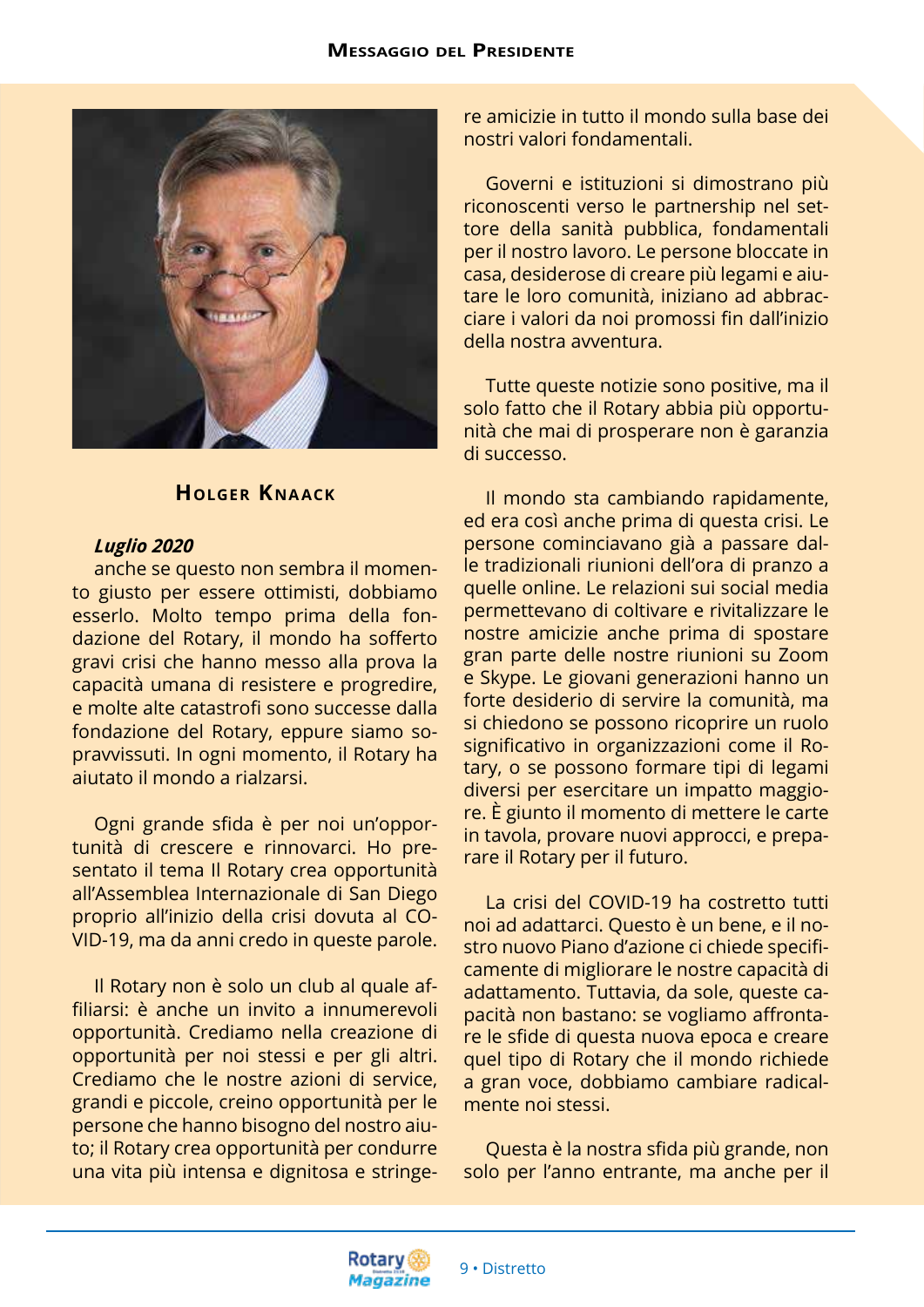futuro. Spetta a noi plasmare il Rotary per affrontare questo periodo, per abbracciare incondizionatamente le idee, l'energia, e l'impegno dei giovani che desiderano mettere a frutto i propri ideali. La nostra organizzazione dovrà integrarsi pienamente nell'era digitale e non cercare sem-

plicemente soluzioni online per fare ciò che abbiamo sempre fatto.

Il mondo ha bisogno del Rotary, oggi più che mai. Spetta a noi assicurarci che Il Rotary crei opportunità per le generazioni future.



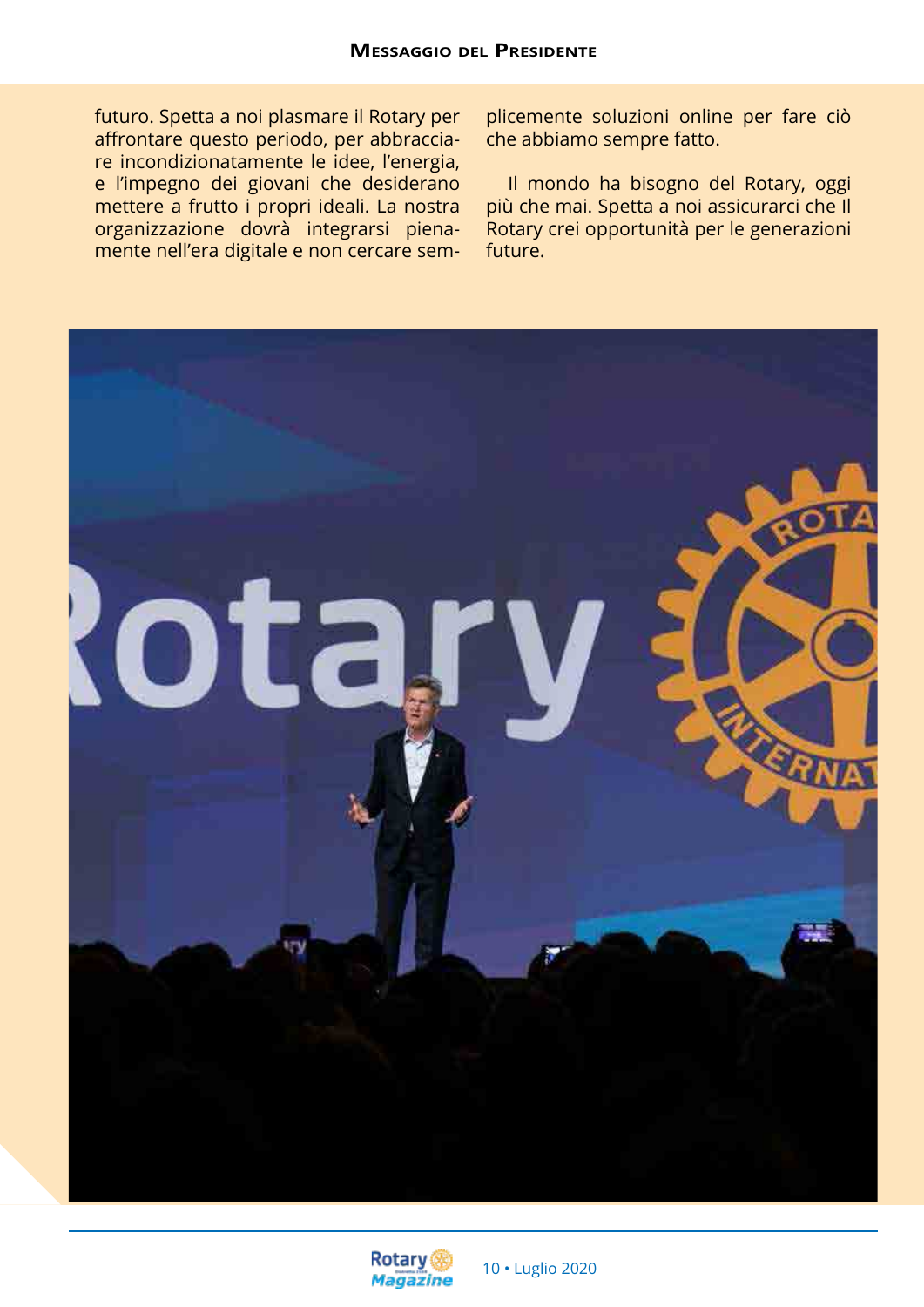

## **HOLGER KNAACK**

## *July 2020*

although this does not seem the right time to be optimistic, we have to be. Long before the founding of Rotary, the world suffered severe crises that tested human ability to resist and progress, and many major catastrophes have occurred since the founding of Rotary, yet we have survived. At all times, Rotary has helped the world rise.

Every great challenge is an opportunity for us to grow and renew ourselves. I presented the topic Rotary creates opportunities at the San Diego International Assembly right at the beginning of the crisis caused by COVID-19, but for years I believe in these words.

Rotary is not just a club to join: it is also an invitation to countless opportunities. We believe in creating opportunities for ourselves and for others. We believe that our service actions, large and small, create opportunities for people who need our help; Rotary creates opportunities to lead a more intense and dignified life and

make friends around the world based on our core values.

Governments and institutions are more grateful for partnerships in the public health sector, which are fundamental to our work. People stuck in the house, eager to create more bonds and help their communities, begin to embrace the values we have promoted since the beginning of our adventure.

All this news is positive, but the mere fact that Rotary has more opportunities than ever to thrive is no guarantee of success.

The world is changing rapidly, and it was like this even before this crisis. People were already starting to switch from traditional lunchtime meetings to online ones. Social media relationships allowed us to cultivate and revitalize our friendships even before moving much of our meetings to Zoom and Skype. The younger generations have a strong desire to serve the community, but wonder if they can play a significant role in organizations like Rotary, or if they can form different types of ties to make a bigger impact. The time has come to put the cards on the table, try new approaches, and prepare Rotary for the future.

The COVID-19 crisis has forced all of us to adapt. This is good, and our new Action Plan specifically asks us to improve our adaptation skills. However, on their own, these skills are not enough: if we want to face the challenges of this new era and create the kind of Rotary that the world calls for, we must radically change ourselves.

This is our biggest challenge, not only for the coming year, but also for the future. It is up to us to shape Rotary to face this period, to unconditionally embrace the ideas, energy, and commitment of young people who want to put their ideals